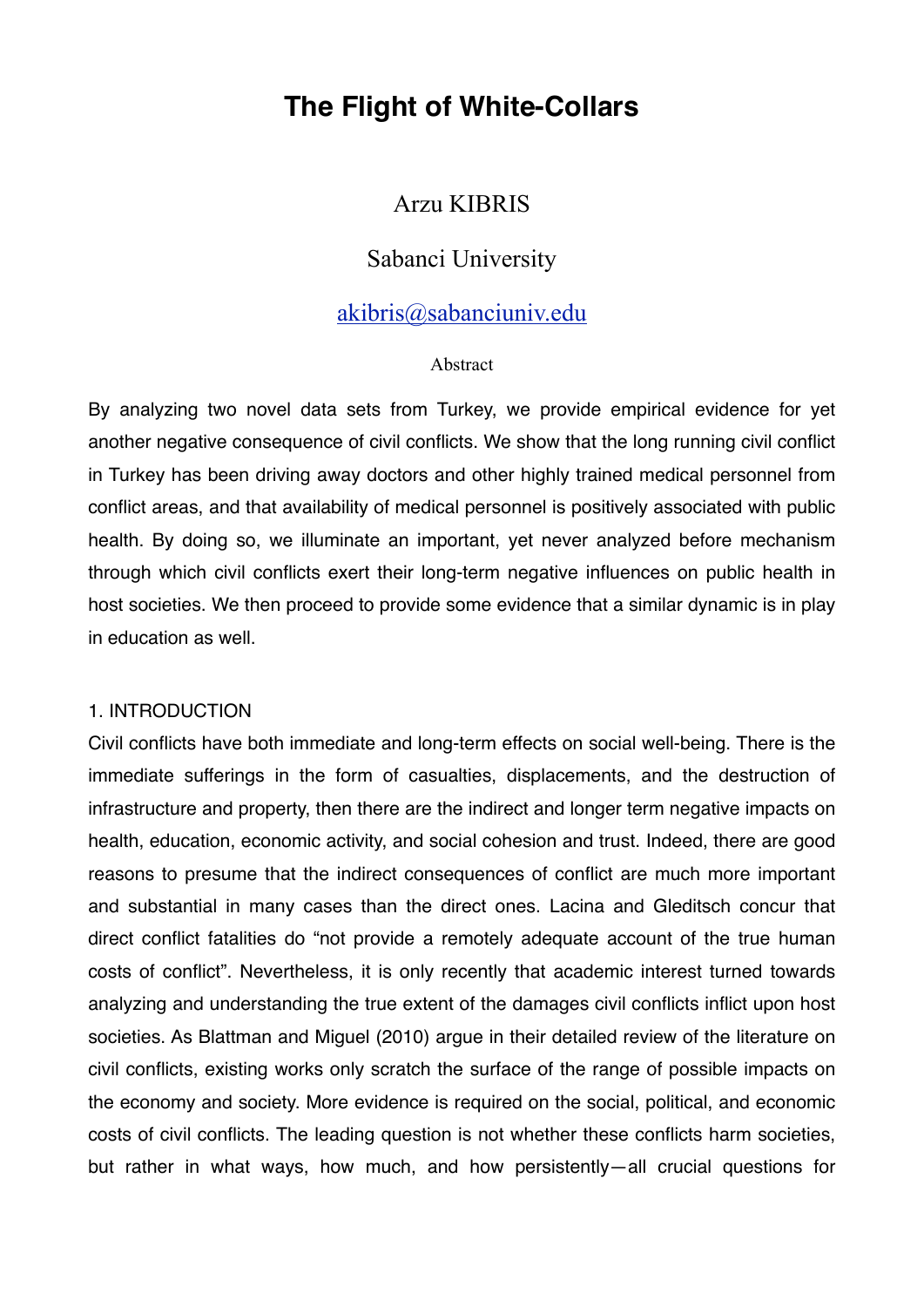understanding the impacts on economic, political and social development, as well as priorities for post-conflict assistance.

This study contributes to the literature that aims to answer these crucial questions. By analyzing two novel data sets from Turkey, we provide empirical evidence for yet another negative consequence of civil conflicts. We show that the long running civil conflict in Turkey has been driving away doctors and other highly trained medical personnel from conflict areas, and that availability of medical personnel is positively associated with public health. By doing so, we illuminate an important, yet never analyzed before mechanism through which civil conflicts exert their long-term negative influences on the most important "life chance" of societies (Boop and Ford, 2010), namely, the chance to lead a healthy life. We then proceed to provide some evidence that a similar dynamic is in play in education as well.

As the literature review in the next section demonstrates, there is an emerging literature which has already firmly established that civil conflicts harm public health in host societies. Nevertheless, we still need a better understanding in terms of the mechanisms through which such detrimental effects occur. The flight of medical personnel from conflict areas is one such mechanism which, despite its importance, has not received much scholarly attention yet. While there are studies which have acknowledged the existence of such a mechanism, to our knowledge, this is the first study to provide empirical evidence of how a civil conflict drives doctors and other medical personnel away from areas where the fighting takes place, leaving the local populations without adequate health care services. The main reason why the issue has so far been left unexplored is the lack of data. The fundamental challenge in quantifying the adverse impacts of a conflict is that information systems, particularly civil registration systems that record the indicators of social wellbeing, often cease to function in populations affected by conflict. Another commonly encountered problem is the reluctance of officials to share information in an effort to hide the true extent of the damage caused by the conflict. Consequently, data on the availability of medical personnel across locations and time is hard to come by for states with civil conflicts.

The second major contribution of this study is its provision of such a data set for Turkey. Through extensive research on state archives, we have constructed an interesting data set that includes yearly information on the number of doctors, nurses, dentists, midwives, and health technicians across provinces in Turkey between 1964 and 2010, along with some important public health indicators. This panel data which spans an impressive 46-year period enables us to analyze whether the Kurdish-Turkish armed conflict that has been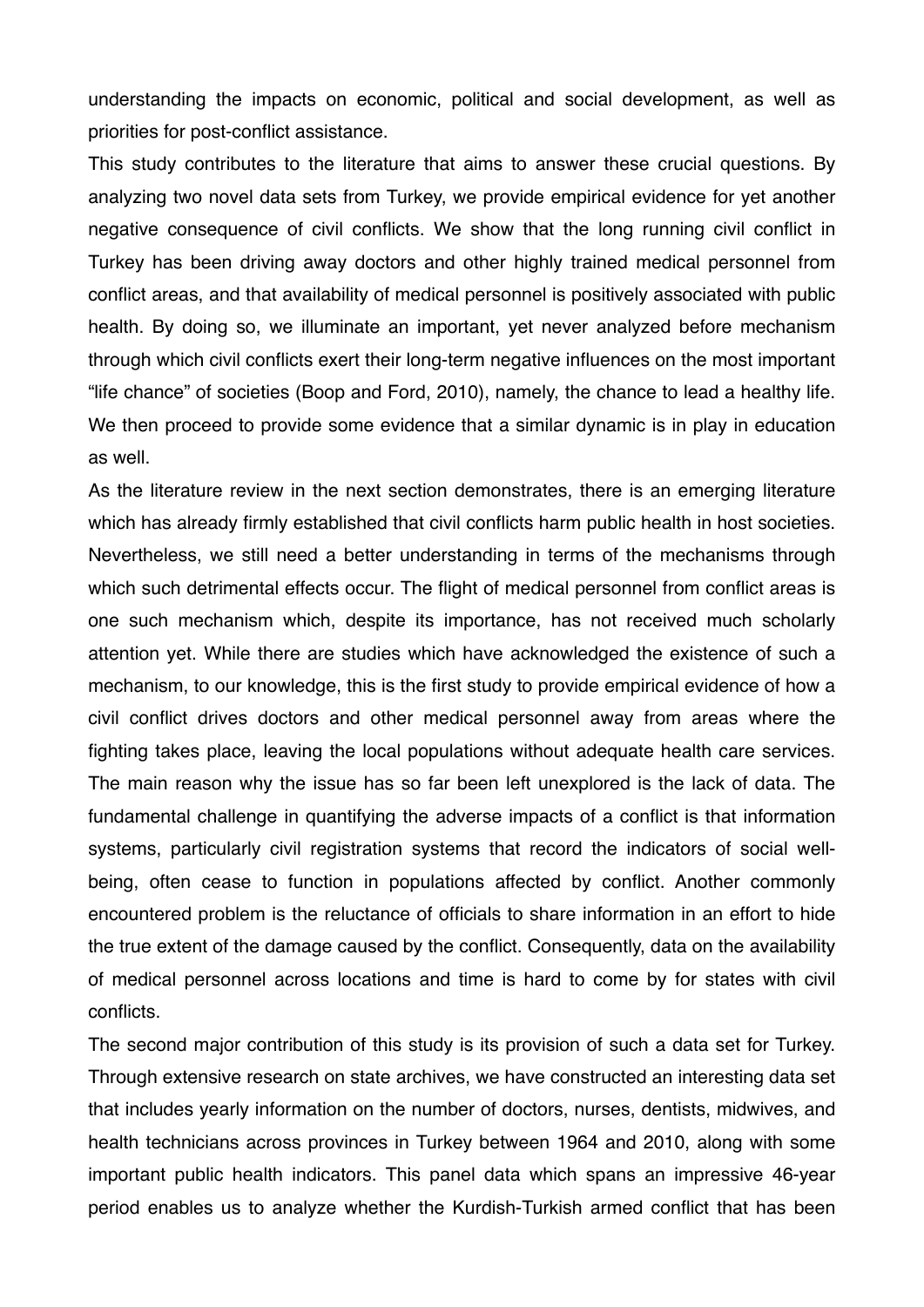going on since 1984 has had any impact on the availability of the medical personnel in the provinces where the fighting has been taking place. The results reveal a significant negative impact. We then analyze the association between the availability of medical personnel and some public health indicators. The significant positive associations we find indicate that the negative impact of civil conflicts on the availability of medical personnel is a very important but neglected mechanism through which these conflicts exert their longterm negative influences on public health.

In the following section, we look into the literature on the effects of civil conflicts on public health. In the third section, we briefly discuss the Turkish case. In the fourth section, we present our model and data. We present our results in the sixth section and conclude in the seventh.

### 2. PUBLIC HEALTH AND CIVIL CONFLICTS

Civil conflicts are humanitarian disasters. The ordinary civilians who typically have no say in whether the conflict is initiated or settled are the ones who suffer most from the adverse consequences of these conflicts. And unfortunately, the immediate sufferings in the form of displacements, casualties, and the destruction of infrastructure and property are only "the tip of the iceberg of their longer-term consequences for human misery" (Ghobarah et al., 2003).

Carlton-Ford and Boop (2010) sum these long-term adverse consequences as the negative impacts of civil conflicts on "life chances" by which they mean the well-being of civilian populations and the development of human capabilities. In their analyses they focus on the impact of civil conflicts on what they deem to be the most important of these life chances, namely, health, economic welfare, and education.

In recent years, a growing body of literature has assessed the impact of conflict on public health outcomes. Ghobarah et al.(2003) empirically demonstrate the long term damaging effects of civil conflicts on the ability of civilian populations to lead a disability-free life. Guha-Sapir and Van Panhuis (2002) demonstrate that in host societies mortality rates are higher after civil conflicts than before. Similarly, Hoeffler and Reynal-Querol (2003) find a highly persistent increase in child mortality rates in conflict areas. Li (2005) comes up with a similar result for adult mortality. Akresh et al. (2009) study the Rwandan case, and reveal the stunting effect the civil conflict has on the physical development of children. Davis and Kuritsky(2002) show that countries in sub-Saharan Africa that have experienced violent conflict have significantly worse health outcome indicators compared to countries that have been at peace. Zaryab (2006) studies the health adjusted life expectancy (HALE) in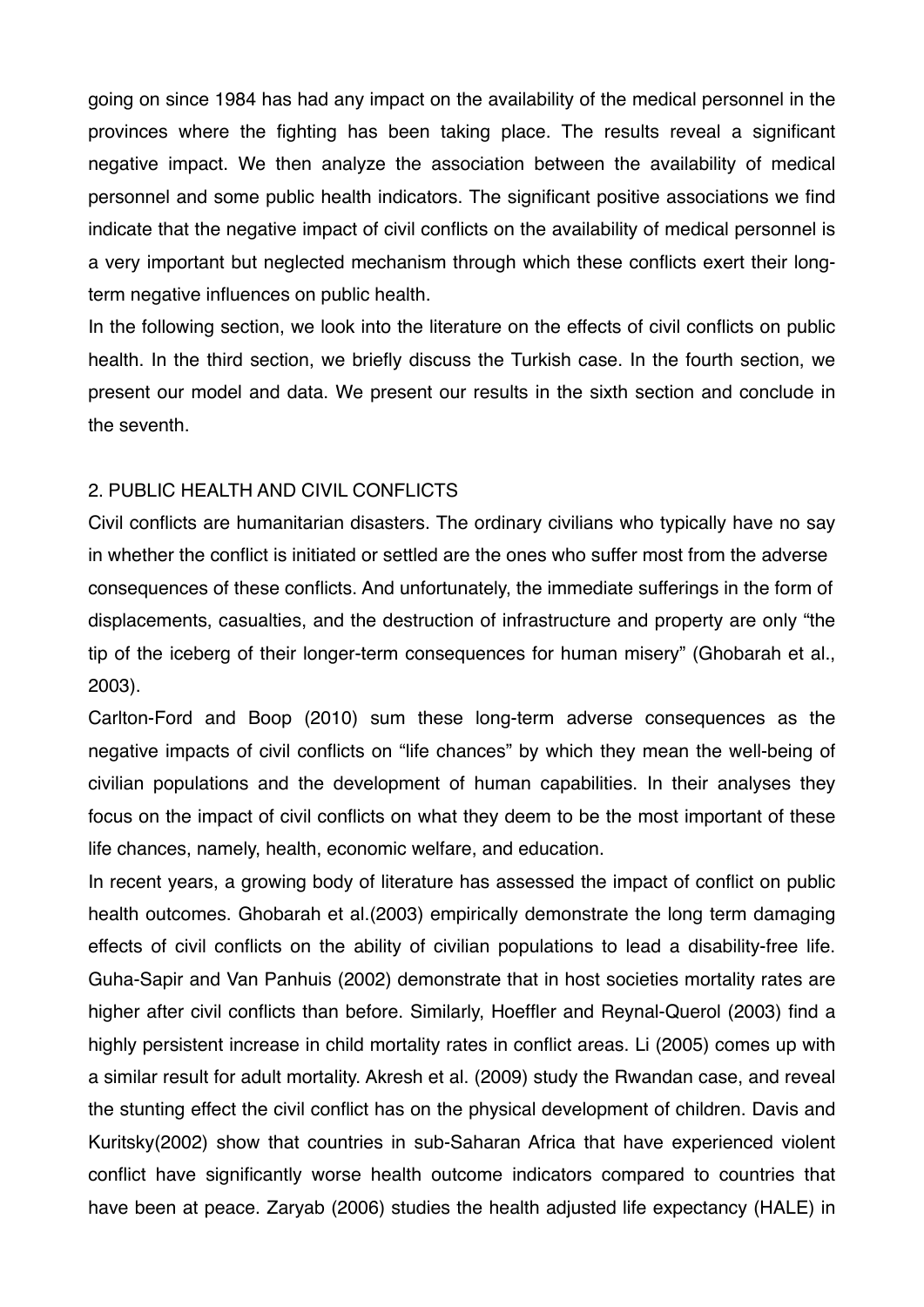states member to the World Health Organization and reveals the extent of damage armed conflicts have on this summary measure of public health. Degomme and Guha-Sapir (2010) study Darfur and argue that more than 80% of excess deaths were the result of an increased spread of disease, which in turn drive up infant mortality rates. Relatedly, Berrang-Ford et al. (2011) associate the reemergence of the Human African Trypanosomiasis disease in sub-Saharan Africa with the armed conflicts in the region. Finally, Gates et al. (2012) conduct an analysis of the effect of armed conflict on progress in meeting the United Nation's Millennium Development Goals and demonstrate that conflict has clear detrimental effects on the reduction of poverty and hunger, on primary education, on the reduction of child mortality, and on access to potable water.

In short, there is ample evidence of the detrimental impact of civil conflicts on public health. Nevertheless, we still do not have a complete understanding of the mechanisms through which these damages occur. This kind of understanding is extremely important for formulating effective policies to counteract these effects. While existing works offer theoretical discussions on possible mechanisms, there are very few studies that actually provide empirical evidence of those mechanisms discussed and the extent of damage created by them. One very comprehensive discussion is offered by Ghobarah, Huth, and Russett (2003; 2004). They argue that the destruction of infrastructure such as hospitals, roads, water supply, and power grids; the increased risk of exposure to diseases due to displacement of large populations and due to crowding, bad water, and poor sanitation in refugee camps, as well as malnutrition and stress which compromise people's immune systems; the lack of public and private financial resources for expenditures on health care due to economic hardship; the diversion of economic resources from public health to military uses; the reduction in the efficient use of resources allocated to public health; and finally the depletion of human resources needed for health care due to the flight of highly trained medical professionals from conflict areas are the mechanisms behind the detrimental impact of civil conflicts on public health. Zaryab (2006) adds to this list the disruptions in agricultural production which may then lead to widespread famines.

In this study we focus on the damage on the flight of highly educated human resources from conflict areas, and provide empirical evidence from the Turkish case demonstrating how the ongoing civil conflict is negatively associated with the number of medical professionals in provinces. We then proceed to present some evidence on the positive link between the availability of health professionals and public health which allows us to argue that one mechanism through which civil conflicts hurt public health is by driving away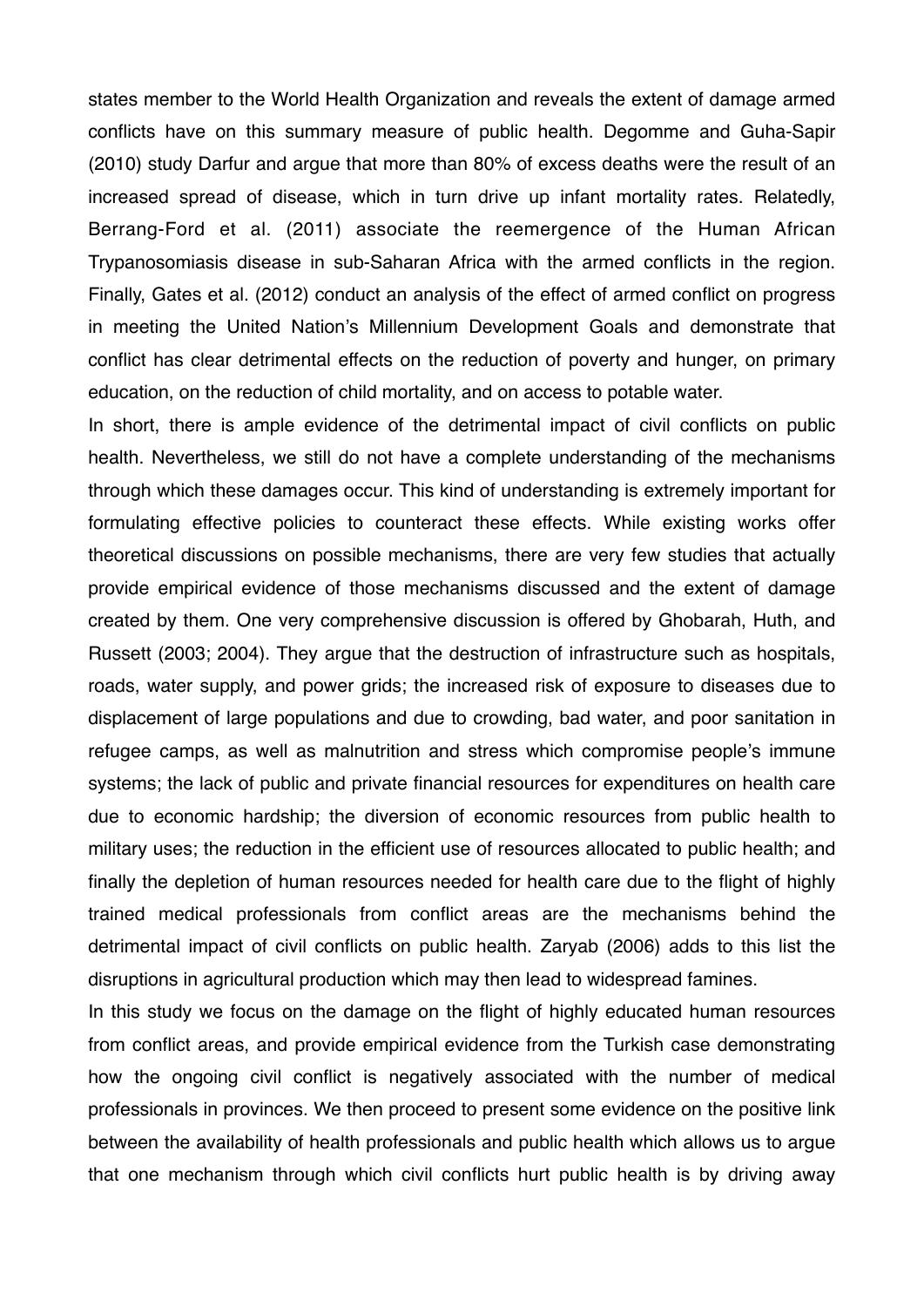medical professionals from conflict areas. To our knowledge this is the first study to focus on this important dynamic.

### 3. THE TURKISH CASE

Since late 1984, Turkey has been suffering from an insurgency campaign led by the Kurdish separatist guerilla organization Kurdistan Workers' Party (Partiya Karkaren Kurdistan), the PKK. The organization was first founded with the goal of establishing an independent Kurdish state in southeastern Turkey, though later on in the 1990s, it appeared to have rolled back on its goal to a federational structure that would grant more autonomy to the large Kurdish minority in Turkey. Armed activities of the PKK are almost completely concentrated in southeastern and eastern Turkey which is a poor, and underdeveloped part of the country, and which has traditionally been inhabited by ethnic Kurds. The attacks mostly targeted security forces and facilities in the area. Nevertheless, PKK insurgents also attacked schools and public offices, and public employees like teachers, clergymen, administrative officers, and also civilians whom they accused of "collaborating with the Turkish Republic".

Financially, the conflict has cost the country billions of dollars. But more importantly, it has cost more than 40 thousand lives (Şener, 2010). Our knowledge about civilian and insurgent casualties is limited to aggregate numbers sporadically released by contending sources as there is no credible and publicly available dataset on them. Nevertheless, Kibris(2013) offers a unique database on security force (i.e. soldiers and police officers) casualties (SFCs).



As can be clearly seen in Chart 1 above which depicts the total number of SFCs over the years, the 90s has been the most bloody period of the conflict. There were clashes between the security forces and the insurgents almost everyday. Only in 1994, 1031 soldiers and 37 police officers were killed in the attacks. The PKK received a major blow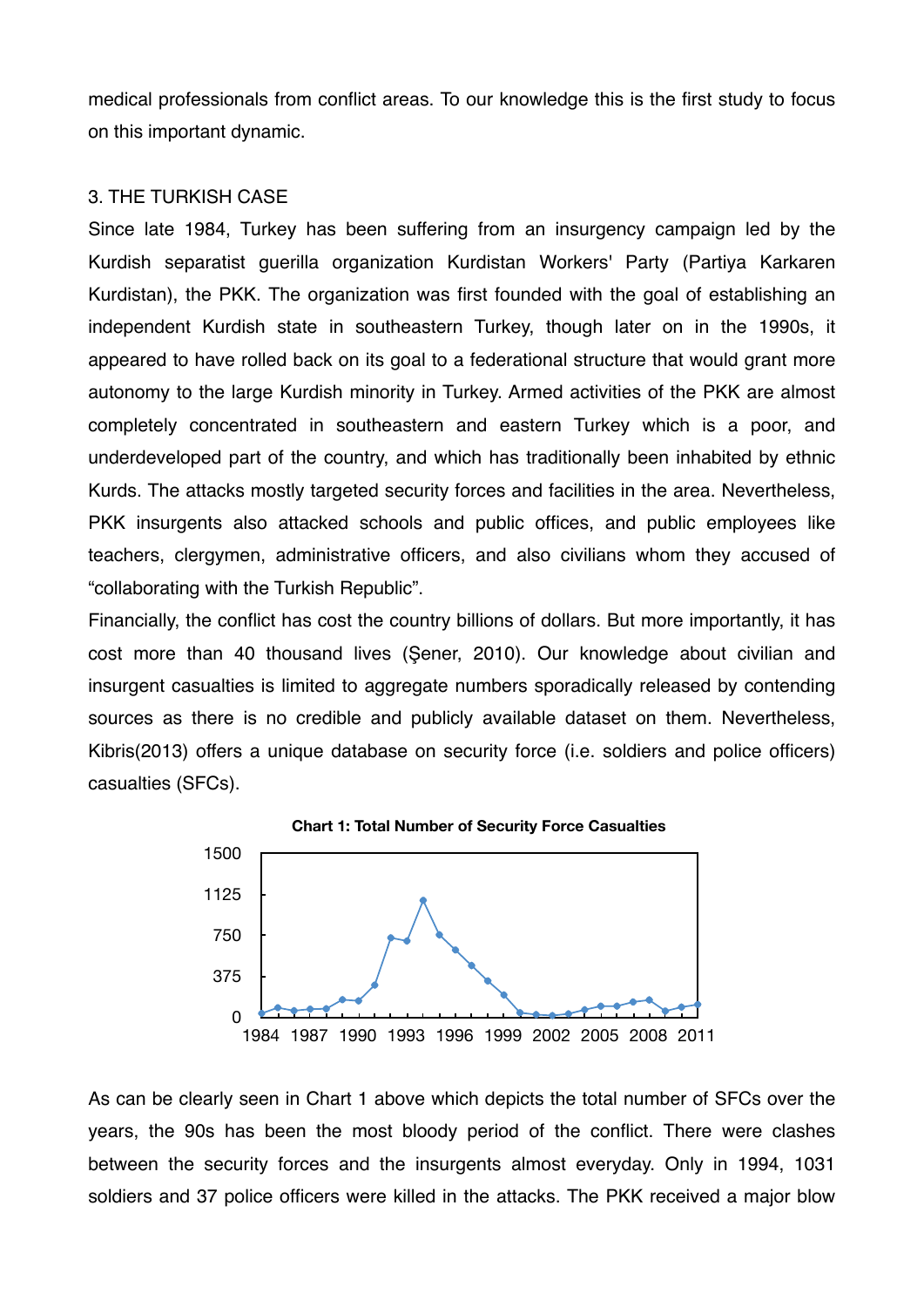when its leader Abdullah Öcalan was captured in Africa in 1999, brought back to Turkey, tried and sentenced to life in prison. Headless and divided, the PKK ceased its attacks in the early 2000s. Unfortunately, peace in the area did not last long. The PKK resumed its attacks in 2004. Interrupted by short lived cease-fires by the PKK the armed conflict between the Turkish security forces and the PKK has been going on for twenty nine years now. The destructiveness of the conflict resulted in the deepening of the economic and social disparity between the conflict zone and the rest of the country. The area has lost its economic and social appeal for business and people, and has come to be considered as exile by public employees like doctors and teachers who are subject to periodical appointments by the state.

#### 4. THE DATA

In this study we employ a database we constructed on the number of specialist and practitioner doctors, dentists, nurses, midwives, and health technicians across provinces in Turkey in the 1964-2010 period<sup>1</sup>. To construct this database we conducted a thorough study in the Turkish State Archives and went through and brought together numerous documents and publications by the Ministry of Health and several other health institutions in Turkey. We provide a detailed explanation of our source documents in the Appendix. Our database also includes the yearly percentage of births unattended by health personnel for the 1964-1981 and 1993-2005 periods, and age-zero group BCG vaccination rates for the 1994-2006 period across provinces.

In order to measure the intensity of the conflict we refer to the casualty database by Kibris (2011; 2013a; 2013b). This is a unique data set on Turkish military and police force casualties (security force casualties-SFCs) that the Kurdish insurgency claimed since the beginning of armed attacks in 1984. The data set includes the date, and place of death for a total of 6851 SFCs. The number of SFCs provide our measure of conflict intensity across localities. While the number of SFCs does not correspond to the total number of casualties, which is a commonly used measure of conflict intensity in the literature, Kibris argues that one can expect a high correlation between the two. In fact, the yearly aggregates are 84% correlated with the yearly total casualties and 98% correlated with the yearly total number of PKK attacks reported by the Turkish General Staff (Şener, 2010). The correlation between the yearly total casualty numbers reported by the Federation of American Scientists ([www.fas.org](http://www.fas.org)) and the yearly aggregates of SFCs in the database is

<span id="page-5-0"></span><sup>1</sup> Only 2004 and 2005 are missing.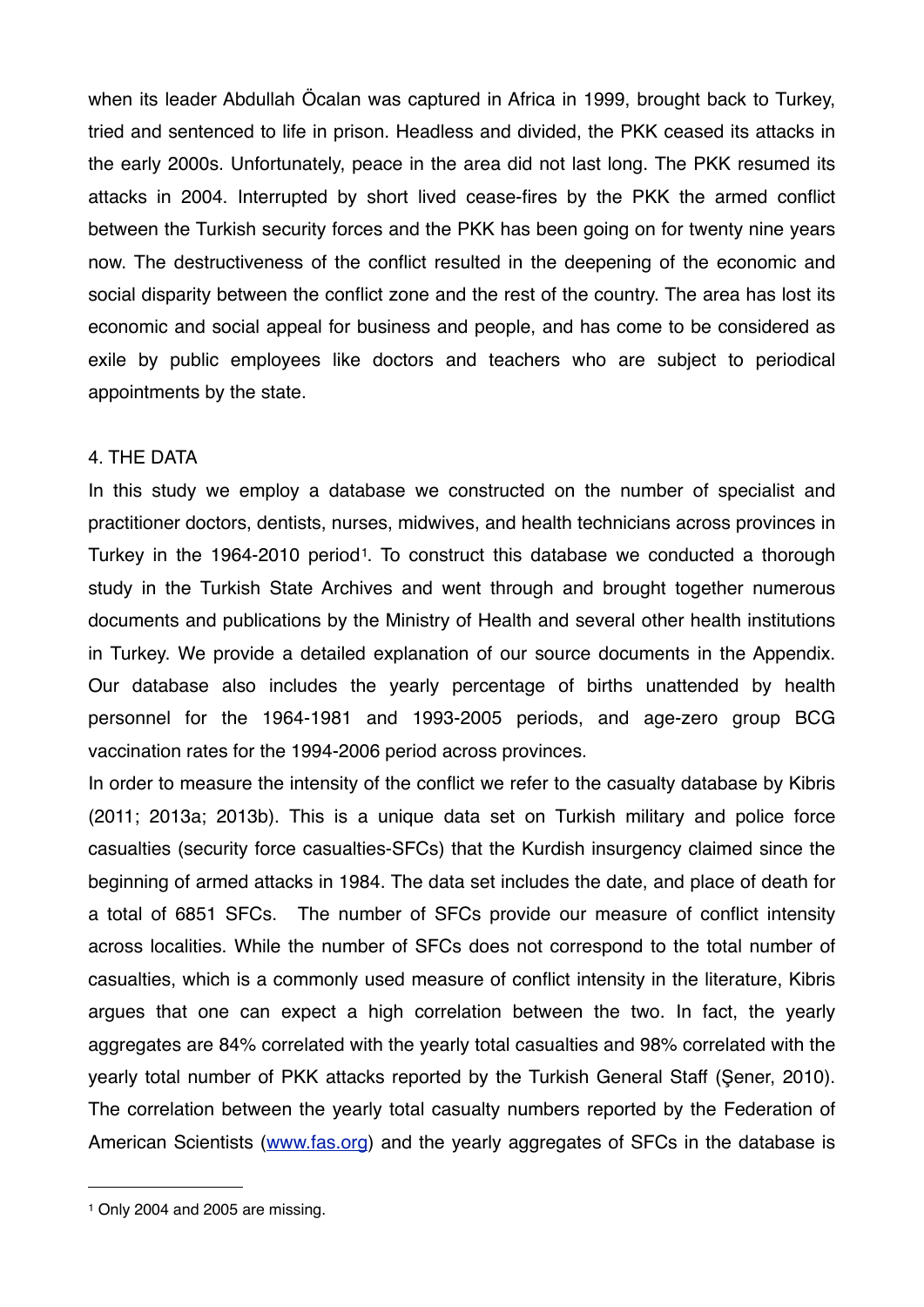even higher at 96%, while the correlation between SFCs and other casualties (civilians, insurgents and village guards) is 95%. These high correlations are not surprising considering the fact that attacks by the PKK, and offensive military operations by the Turkish security forces claim lives from both the security forces and the PKK insurgents. Unfortunately they also claim the lives of civilians. Also, village guards (civilian villagers armed by the state as local guards against insurgents) make up a significant portion of total casualties, and in many cases village guards get killed alongside security forces in PKK attacks on their villages, or during search or pursuit missions in the area. Another major cause of civilian casualties is landmines set down by the PKK in the vicinity of military facilities and police stations, and along the transit routes of these security forces. Needless to say, landmine casualties among security forces and civilians are expected to be highly correlated. Most importantly, as the correlation between the number of SFCs and PKK attacks clearly demonstrate, SCFs in a county is a good measure of the PKK presence in the area. The presence of PKK insurgents and activity in an area cause a great deal of inconvenience for the civilian residents. Not only it means that they can get caught in crossfire, or become a landmine victim, it also means that their daily lives are disturbed by the heightened security measures like the increased number of security personnel in the area, and the frequent security checks and controls that are imposed on the civilians, and also by the frequent interruption of normal day-to-day life as a result of attacks and armed skirmishes between security forces and the PKK. In many cases it also means they will be pressured, threatened or even killed by PKK militants searching for hide-outs, shelters, supplies or political support. Thus, we conclude that SFCs provide a good measure of the level of conflict civilians are exposed to.

Finally, we derive the other socioeconomic indicators we include in our model from the Turkish Institute of Statistics.

#### THE ANALYSES

In our first model, the dependent variable is the number of medical personnel across provinces, in other words, we are modeling count data. Consequently, our base model is the following fixed effects negative binomial regression model.

$$
E(Y_{i,t}) = \lambda_{i,t} = exp(\alpha + \beta_1 C_{i,t-1} + \beta_2 X_{i,t} + \beta_3 T + \beta_4 P + u_{i,t})
$$

where  $Y_{it}$  is the number of medical personnel in province i in year t. We analyze the number of total doctor, the number of practitioners, the number of specialists, the number of dentists, the number of midwives, the number of nurses, and the number of health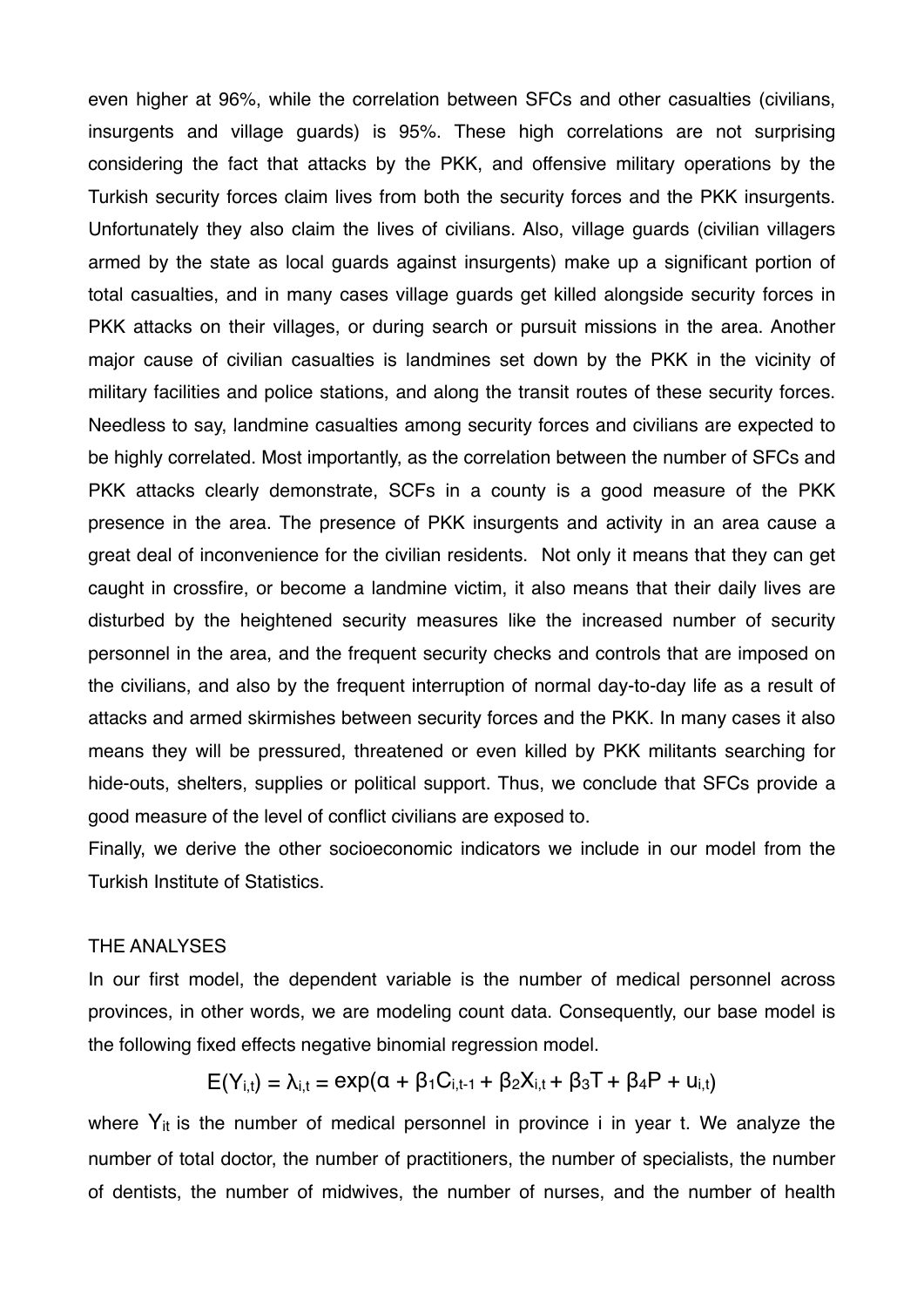technicians respectively.  $C_{i,t-1}$  is the number of security force casualties in province p in year (t-1);  $X_{it}$  is the population of province p in year t in ten thousands; T is a vector of year dummies controlling for time specific effects; P is a vector of province dummies controlling for province specific effects. Population numbers are the only available demographic control we have for the 1964-2010 period. It allows us to control for the demand for medical personal, and also for the size of the locality. Nevertheless we were also able to collect data on GDP per capita in constant prices across provinces for the 1975-2001 period. We present below the results when we include this variable in the model as well. GDP per capita is a good indicator of economic conditions across provinces. Note that the inclusion of this variable restricts the time period of the analyses in accordance with data availability.

Then we continue on to demonstrate the detrimental impact of the conflict on public health indicators and the role medical personnel play in this impact, and we estimate the following linear model using a Tobit regression analysis:

$$
Z_{i,t} = \alpha + \beta_1 Y_{i,t} + \beta_2 C_{i,t-1} + \beta_3 X_{i,t} + \beta_4 T + \beta_5 P + u_{i,t}
$$

where  $Z_{i,t}$  will be the percentage of births unattended by medical personnel, and BCG vaccination rates among new borns respectively.  $Y_{it}$  is the number of midwives in province i in year t.  $C_{i,t-1}$  is the number of security force casualties in province p in year (t-1);  $X_{it}$  is the population of province p in year t in ten thousands; T is a vector of year dummies controlling for the time trend and other time specific effects; P is a vector of province dummies controlling for province specific effects. Note that we control for the number of midwives rather than doctors or nurses because of the nature of the health indicators we analyze. In Turkey, vaccination of new borns are conducted by midwives (Turkish Ministry of Health, ...). Similar to the first set of analyses, we also estimate the model with the inclusion of GDP in constant prices across provinces which again restricts the time period covered.

Table 1 below presents the descriptive statistics of the variables we employ .

| TABLE 1: Descriptive Statistics |                        |             |                                     |                |                |
|---------------------------------|------------------------|-------------|-------------------------------------|----------------|----------------|
| Variable                        | Time span              | <b>Mean</b> | <b>Standard</b><br><b>Deviation</b> | <b>Minimum</b> | <b>Maximum</b> |
| Number of specialist<br>doctors | 1964-2003<br>2006-2010 | 341.15      | 1112                                |                | 14437          |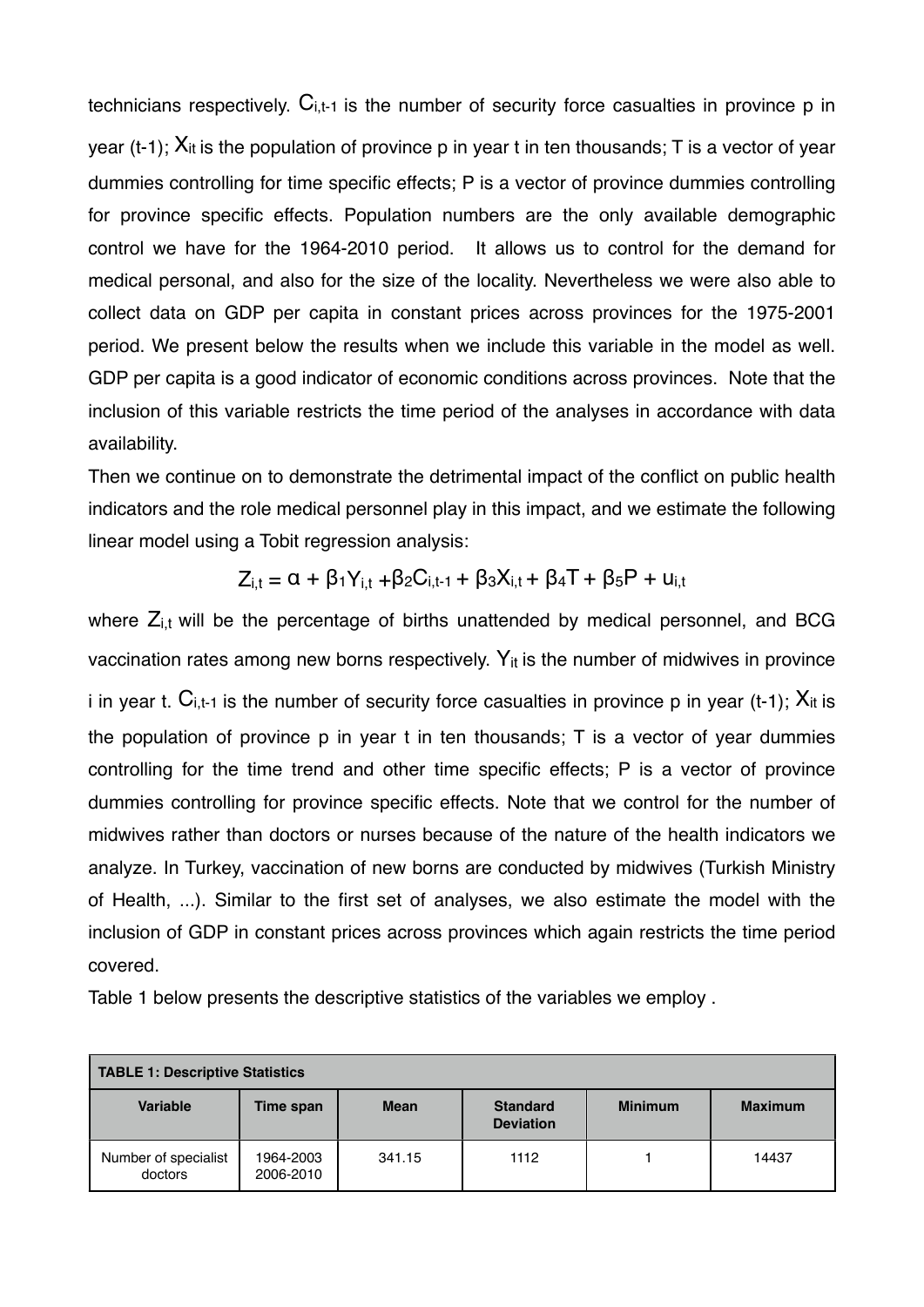| <b>TABLE 1: Descriptive Statistics</b>                     |                        |             |                                     |                |                |
|------------------------------------------------------------|------------------------|-------------|-------------------------------------|----------------|----------------|
| Variable                                                   | <b>Time span</b>       | <b>Mean</b> | <b>Standard</b><br><b>Deviation</b> | <b>Minimum</b> | <b>Maximum</b> |
| Number of<br>practitioners                                 | 1964-2003<br>2006-2010 | 306.45      | 766.97                              | 5              | 9625           |
| Number of dentists                                         | 1964-2003<br>2006-2008 | 133.64      | 440.40                              | 1              | 5636           |
| Number of nurses                                           | 1964-1999<br>2001-2003 | 477.13      | 989.59                              | $\overline{4}$ | 10112          |
| Number of midwives                                         | 1964-1999<br>2001-2003 | 309.34      | 370.12                              | $\overline{4}$ | 3271           |
| Number of health<br>technicians                            | 1964-1999<br>2001-2003 | 261.91      | 449.57                              | 11             | 5377           |
| Security force<br>casualties in<br>previous year           | 1984-2010              | 1.67        | 9.83                                | $\mathbf 0$    | 236            |
| Population in ten<br>thousands                             | 1964-2010              | 73.55       | 104.29                              | 0.51           | 1362.42        |
| GDP per capita in<br>constant prices                       | 1975-2001              | 11408.98    | 6386.92                             | 746.80         | 44889          |
| Percentage of births<br>unattended by<br>medical personnel | 1964-1981<br>1993-2005 | 18.24       | 17.53                               | $\mathbf 0$    | 100            |
| <b>BCG</b> vaccination<br>rates among new<br>borns         | 1994-2006              | 75.82       | 20.89                               | $\mathbf{2}$   | 100            |

### **RESULTS**

Table 2 and 3 below present the results for the negative binomial regression analyses. Note that the estimated coefficients are the expected difference in the number of health personnel (in logs) for each additional security force casualty. For ease of reading we report the natural log of estimated parameters which corresponds to the *incidence rate ratio*. Correspondingly, the parameter for SFCs, for example, tells us that an additional SFC leads the number of expected specialist doctors to be multiplied by 0.992, in other words, leads to a 0.8% decrease.

The numbers in parenthesis are z-values. We do not report the estimated parameters for year and province fixed effects as there are too many of them to fit in a table. Results are available upon request.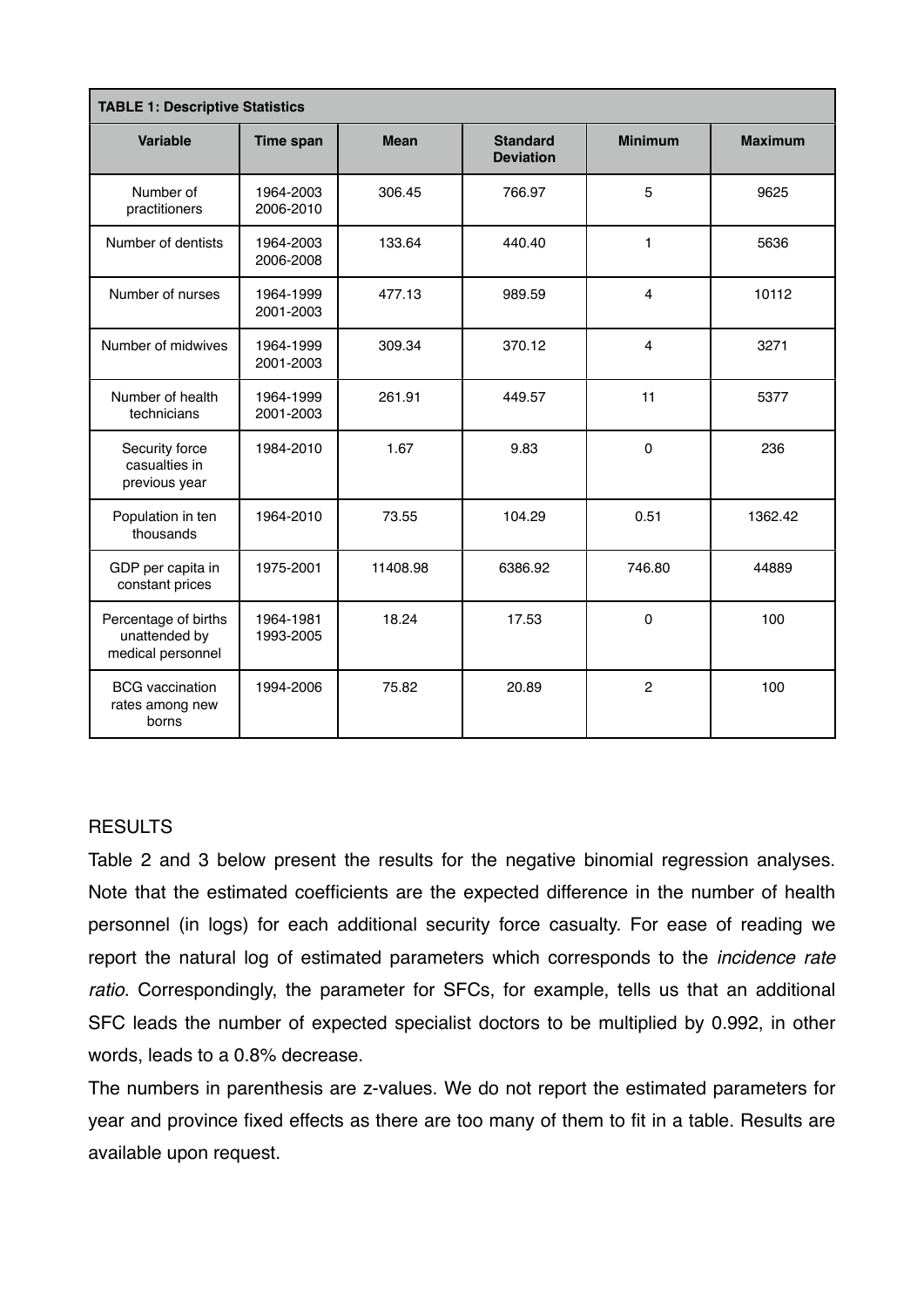| Table 2: Results of the negative binomial regressions on the number of medical personnel |                                      |                         |                                  |                           |                         |                              |
|------------------------------------------------------------------------------------------|--------------------------------------|-------------------------|----------------------------------|---------------------------|-------------------------|------------------------------|
| <b>Dependent</b><br>variable:                                                            | <b>Number</b><br>Οf                  | Number of<br>specialist | <b>Number of</b><br>practitioner | Number of<br>practitioner | <b>Number</b><br>Οf     | <b>Number of</b><br>dentists |
| Independent<br><b>Variables</b>                                                          | specialist<br>doctors                | doctors                 | doctors                          | doctors                   | dentists                |                              |
| Number of SF<br>casualties in<br>previous year                                           | $0.992***$<br>$(-8.91)$              | $0.997***$<br>$(-2.82)$ | 0.996***<br>$(-5.54)$            | $0.998***$<br>$(-3.38)$   | $0.995***$<br>$(-4.38)$ | $0.998**$<br>$(-1.97)$       |
| Population in<br>ten thousands                                                           | $0.999***$<br>$(-5.00)$              | 0.999<br>$(-1.61)$      | $0.999***$<br>$(-5.92)$          | 0.999<br>$(-0.91)$        | 1.0001<br>(1.77)        | 1.0007***<br>(5.02)          |
| GDP per capita<br>in constant<br>prices                                                  |                                      | 1.00001***<br>(5.50)    |                                  | 1.000004<br>(1.51)        |                         | 1.00003***<br>(6.88)         |
| Year dummies                                                                             | not reported, available upon request |                         |                                  |                           |                         |                              |
| Province<br>dummies                                                                      | not reported, available upon request |                         |                                  |                           |                         |                              |
| ***: significant at 1% level; **: significant at 5% level                                |                                      |                         |                                  |                           |                         |                              |

| Table 3: Results of the negative binomial regressions on the number of medical personnel-<br>continued |                                      |                       |                       |                              |                        |                            |
|--------------------------------------------------------------------------------------------------------|--------------------------------------|-----------------------|-----------------------|------------------------------|------------------------|----------------------------|
| <b>Dependent</b><br>variable:                                                                          | <b>Number</b><br>of nurses           | Number of<br>nurses   | Number of<br>midwives | <b>Number of</b><br>midwives | Number of<br>health    | <b>Number of</b><br>health |
| Independent<br><b>Variables</b>                                                                        |                                      |                       |                       |                              | technicians            | technicians                |
| Number of SF<br>casualties in<br>previous year                                                         | 0.998***<br>$(-2.62)$                | 0.998***<br>$(-2.78)$ | 0.996***<br>$(-5.94)$ | 0.996***<br>$(-5.88)$        | 1.0003<br>(0.77)       | 1.0005<br>(1.07)           |
| Population in<br>ten thousands                                                                         | 1.0004***<br>(6.31)                  | 1.0006***<br>(8.10)   | 1.0006****<br>(9.21)  | 1.0008***<br>(9.25)          | $0.999**$<br>$(-2.37)$ | $0.999***$<br>$(-4.11)$    |
| GDP per capita<br>in constant<br>prices                                                                |                                      | 1.00002***<br>(10.18) |                       | 1.00002***<br>(8.29)         |                        | 0.999<br>$(-0.53)$         |
| Year dummies                                                                                           | not reported, available upon request |                       |                       |                              |                        |                            |
| Province<br>dummies                                                                                    | not reported, available upon request |                       |                       |                              |                        |                            |
| ***: significant at 1% level; **: significant at 5% level                                              |                                      |                       |                       |                              |                        |                            |

As the results clearly reveal, except for health technicians the conflict is significantly and negatively associated with the number of medical personnel across provinces. The insignificancy of the association for the number of health technicians is not surprising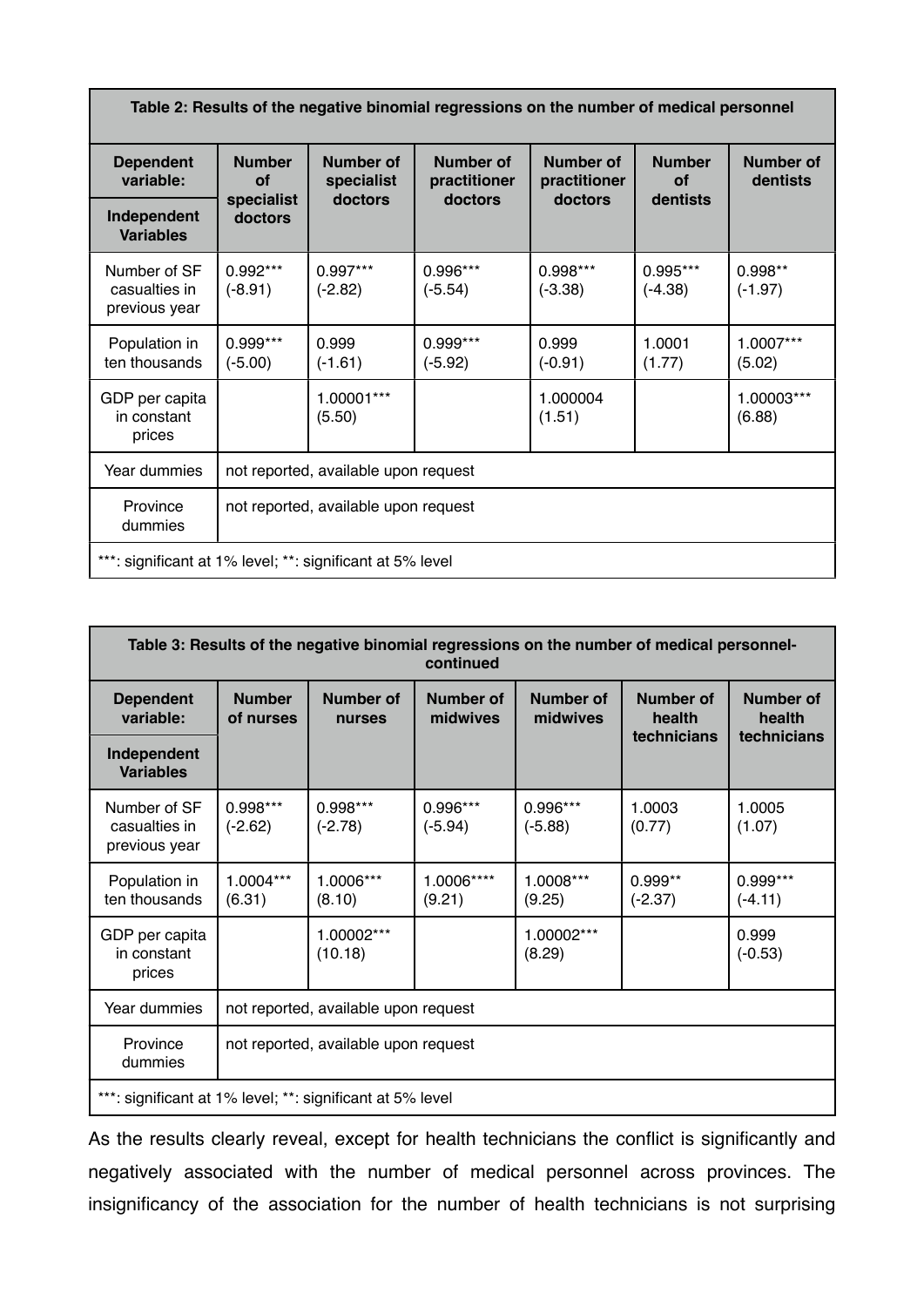considering that health technicians are the the least educated among the medical personnel we consider. It seems the conflict has been driving away the highly educated medical personnel from provinces where the clashes take place. A look at the distribution of SFCs over the years and provinces makes the magnitude of the impact more clear. In 1993, the average number of SFCs in provinces with positive casualties was 26, and there were 12 provinces with higher number of casualties. Based on the estimated coefficients, a province with 26 SFCs is expected to have 20% less specialist doctors, 10% less practitioners, 12% less dentists, 5% less nurses, and 10% less midwives in 1994 compared to provinces away from the conflict zone. These declines correspond to 38% less specialists, 20% less practitioners, 25% less dentists, 11% less midwives in provinces with around 56 SFCs, which is only one standard deviation away from the mean number of casualties, compared to provinces with no casualties. Note that there were five provinces with a higher number of SFCs in 1993. Even more strikingly, in 1994, when the conflict peaked, the average number of SFCs in provinces with positive casualties was 35, and there were 9 provinces with a higher number of SFCs.

Clearly, the conflict has a negative association with the availability of medical personnel. The question now is whether availability of medical personnel is an important determinant of public health outcomes. The next table (Table 4) presents the results we get when we estimate our Tobit model of public health outcomes.

| Table 4: Results of the tobit regressions on public health indicators |                                                                         |                                                                         |                                                   |                                                   |
|-----------------------------------------------------------------------|-------------------------------------------------------------------------|-------------------------------------------------------------------------|---------------------------------------------------|---------------------------------------------------|
| <b>Dependent</b><br>variable:<br>Independent<br><b>Variables</b>      | Percentage of<br><b>births</b><br>unattended by<br>medical<br>personnel | Percentage of<br><b>births</b><br>unattended by<br>medical<br>personnel | <b>BCG</b> vaccination<br>rate among new<br>borns | <b>BCG</b> vaccination<br>rate among new<br>borns |
| Number of<br><b>SF</b><br>casualties in<br>previous<br>year           | $0.112***$<br>(7.08)                                                    | $0.130***$<br>(7.73)                                                    | $-0.184***$<br>$(-7.15)$                          | $-0.10***$<br>$(-3.32)$                           |
| Population in<br>ten<br>thousands                                     | $0.019***$<br>(3.60)                                                    | 0.01<br>(1.61)                                                          | $-0.009$<br>$(-1.04)$                             | $-0.011$<br>$(-1.26)$                             |
| Number of<br>midwives in<br>the province                              | $-0.01***$<br>$(-5.83h)$                                                | $-0.009***$<br>$(-3.51)$                                                | $0.01***$<br>(2.87)                               | $0.015***$<br>(2.81)                              |
| GDP per<br>capita in<br>constant<br>prices                            |                                                                         | 0.002<br>(0.33)                                                         |                                                   | $-0.002$<br>$(-0.24)$                             |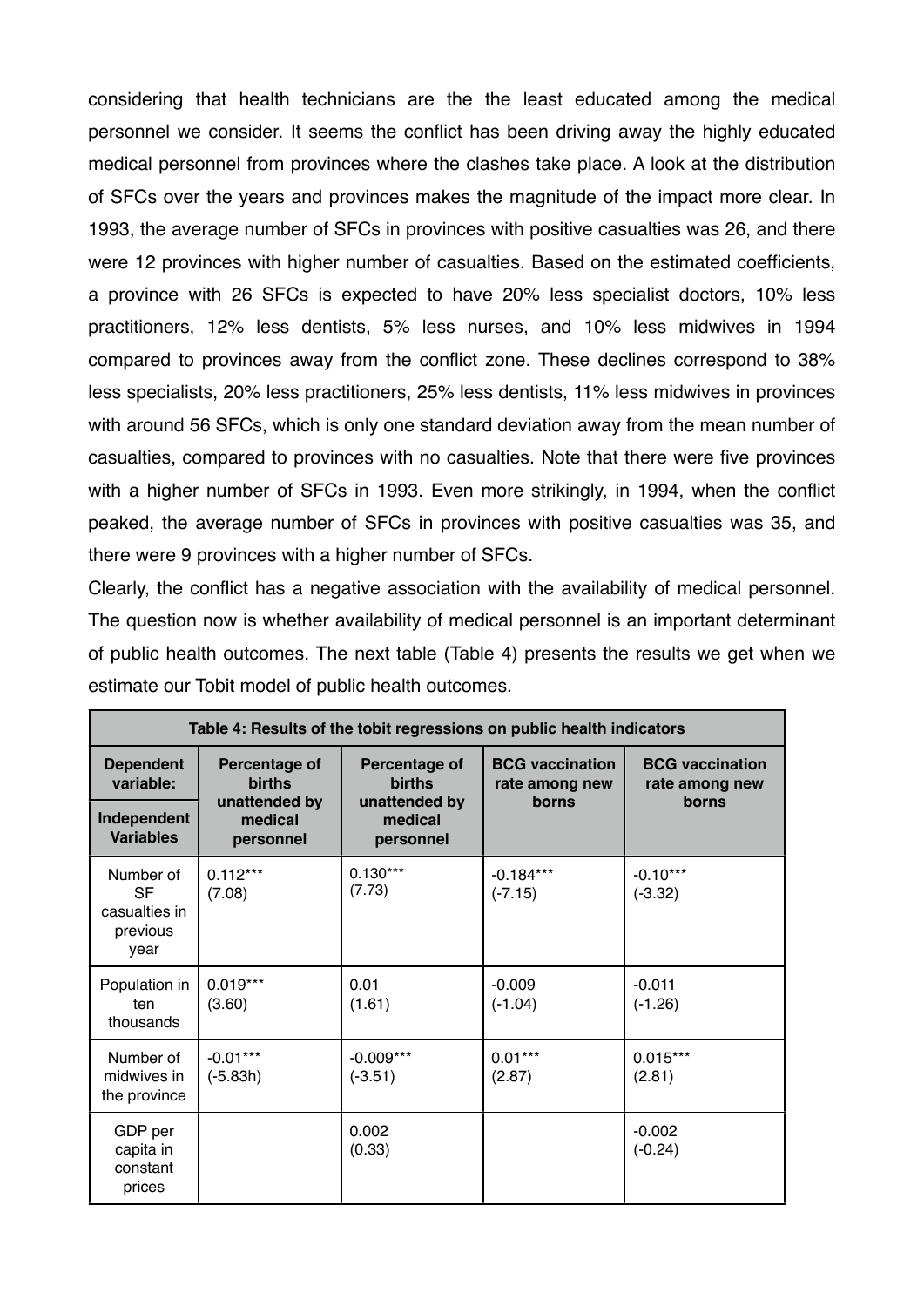| Table 4: Results of the tobit regressions on public health indicators                  |                                       |                                       |                                          |                                          |  |
|----------------------------------------------------------------------------------------|---------------------------------------|---------------------------------------|------------------------------------------|------------------------------------------|--|
| <b>Dependent</b><br>variable:                                                          | Percentage of<br><b>births</b>        | Percentage of<br><b>births</b>        | <b>BCG</b> vaccination<br>rate among new | <b>BCG</b> vaccination<br>rate among new |  |
| Independent<br><b>Variables</b>                                                        | unattended by<br>medical<br>personnel | unattended by<br>medical<br>personnel | borns                                    | borns                                    |  |
| Year<br>not reported, available upon request<br>dummies                                |                                       |                                       |                                          |                                          |  |
| Province<br>not reported, available upon request<br>dummies                            |                                       |                                       |                                          |                                          |  |
| ***: significant at 1% level; **: significant at 5% level; *: significant at 10% level |                                       |                                       |                                          |                                          |  |

The estimated coefficients indicate that while the conflict is associated with a worsening in these indicators, the number of midwives is associated with an improvement. These results support our claim that the flight of medical personnel away from conflict areas is one important mechanism through which civil conflicts hurt public health in host societies.

## FLIGHT OF TEACHERS

Like public health, education is also a life chance that is severely hampered by civil conflicts. Recent studies provide substantial empirical evidence that civil conflicts are indeed negatively associated with educational attainment, school enrollment, learning in classroom, and educational spending in host societies.

Chamarbagwala and Moran (2011) demonstrate the strong negative impact of the Guatemala's 36-year-long civil war on the educational attainment of the most disadvantaged social and ethnic groups of the Guatemalan society. De Walque (2006) finds that the Cambodian genocide had a lasting impact on the educational attainment of the population. Investigating the effect of Uganda's civil conflict on combatants, Blattman and Annan (2010) find that young males who were recruited into armed groups received less schooling, are less likely to have a skilled job, and more likely to earn lower wages. Merrouche evaluates the long run impact of Cambodia's 30 years of war on education levels and earnings. Akresh and De Walque (2008) study the impact of Rwandan genocide on children's schooling and find a strong negative impact. Studying cross country UNESCO education data, Lai and Thyne (2007) find that both educational spending and enrollment decline during periods of civil war. Poirier (2012) measures the impact of war on a sample African countries, and shows that periods of conflict have a strong positive impact on the number of children not attending school, and a strong negative impact on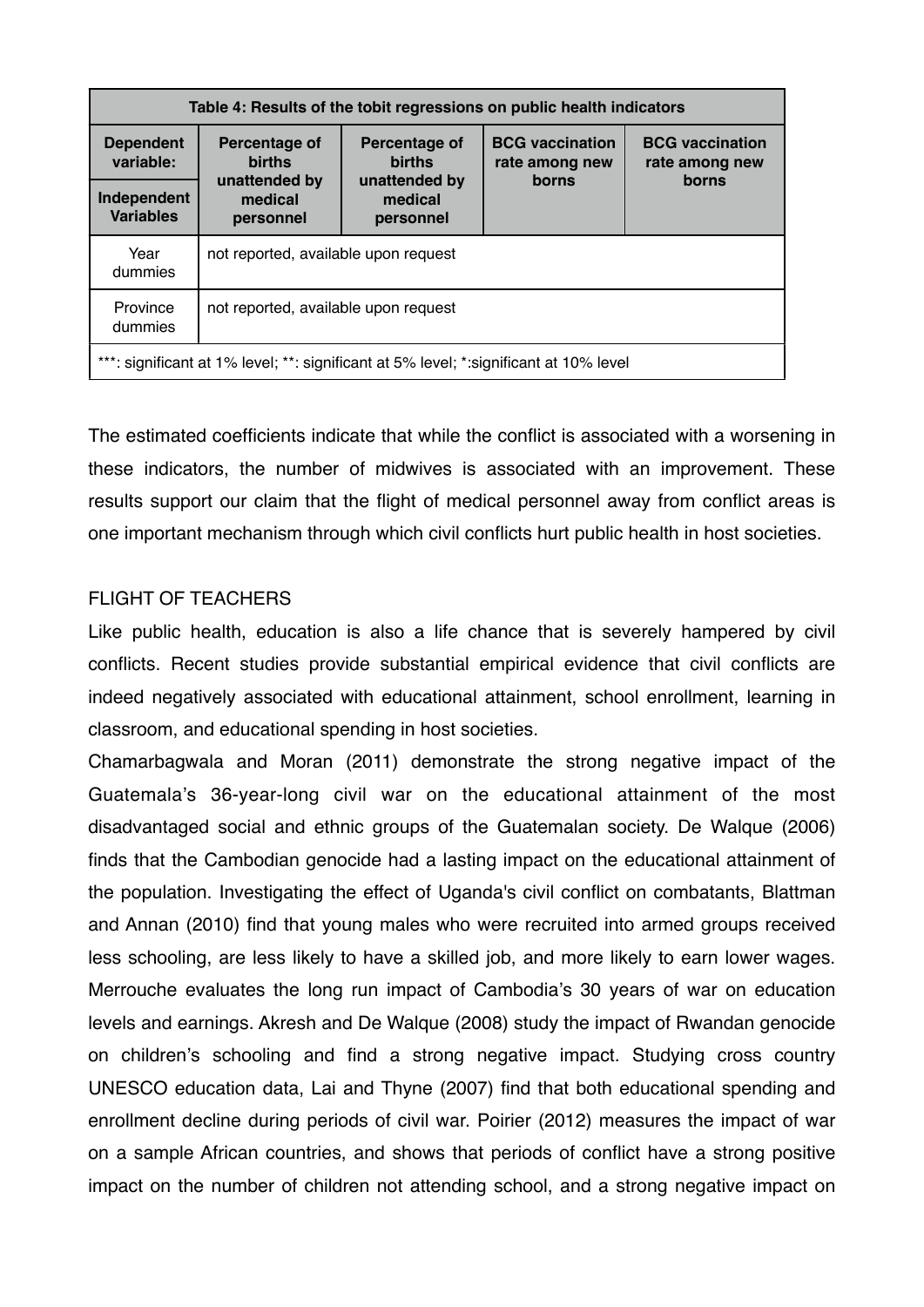secondary school enrollment rates. For Central Asia, Shemyakina (2011) finds that the civil war in Tajikistan had a dampening effect on educational attainment and school enrollment of girls. Singh and Shemyakina (2013) report a substantial negative effect of the Punjab insurgency on the educational attainment by girls. Analyzing the standardized test scores of Turkish high school students, Kibris (2013) demonstrates how the ethnic conflict in Turkey reflects negatively on the educational achievement of students in the conflict zone. Kibris (2013) provides similar discussion on the possible mechanisms behind the negative impact of civil conflicts on education and points to the destruction of schools, and infrastructure; the displacement of large populations from their homes and the resulting deterioration of their life conditions; financial and psychological distress of parents, students and educators; the diversion of economic resources from education to military uses; disruptions in daily life; and finally the flight of teachers from conflict areas. Kibris argues that in the Turkish case, the last one of these mechanisms, that is, the lack of experienced and skilled teachers in the conflict zone is responsible for the low educational performance of students from those regions.

Following Kibris' argument, we collected data on the yearly number of primary school teachers across provinces in Turkey in the 1986-2003 period, and analyzed whether the conflict had any association with these numbers. We estimated the following model, again using negative binomial regression analysis.

$$
E(R_{i,t}) = \lambda_{i,t} = exp(\alpha + \beta_1 C_{i,t-1} + \beta_2 G_{i,t} + \beta_3 S_{i,t} + \beta_4 T + \beta_5 P + u_{i,t})
$$

where  $R_{i,t}$  G<sub>i,t</sub> is the number of teachers in primary education in province i, in year t;  $C_{i,t-1}$ is the number of SFCs in province i, in year  $(t-1)$ ;  $G_{i,t}$  is the GDP per capita in constant prices in province p in year t;  $S_{i,t}$  is the number of primary education students in province p in year t; T is a vector of year dummies; and P is a vector of province dummies. Table 5 below presents the results.

| Table 5: Results of the negative binomial regression on the number of<br>primary education teachers |                                      |  |  |
|-----------------------------------------------------------------------------------------------------|--------------------------------------|--|--|
| <b>Dependent variable:</b>                                                                          | Number of primary education teachers |  |  |
| <b>Independent Variables</b>                                                                        |                                      |  |  |
| Number of SF casualties in<br>previous year                                                         | $0.996***$<br>(-8.58)                |  |  |
| Number of primary education<br>students                                                             | $1.00***$<br>(22.25)                 |  |  |